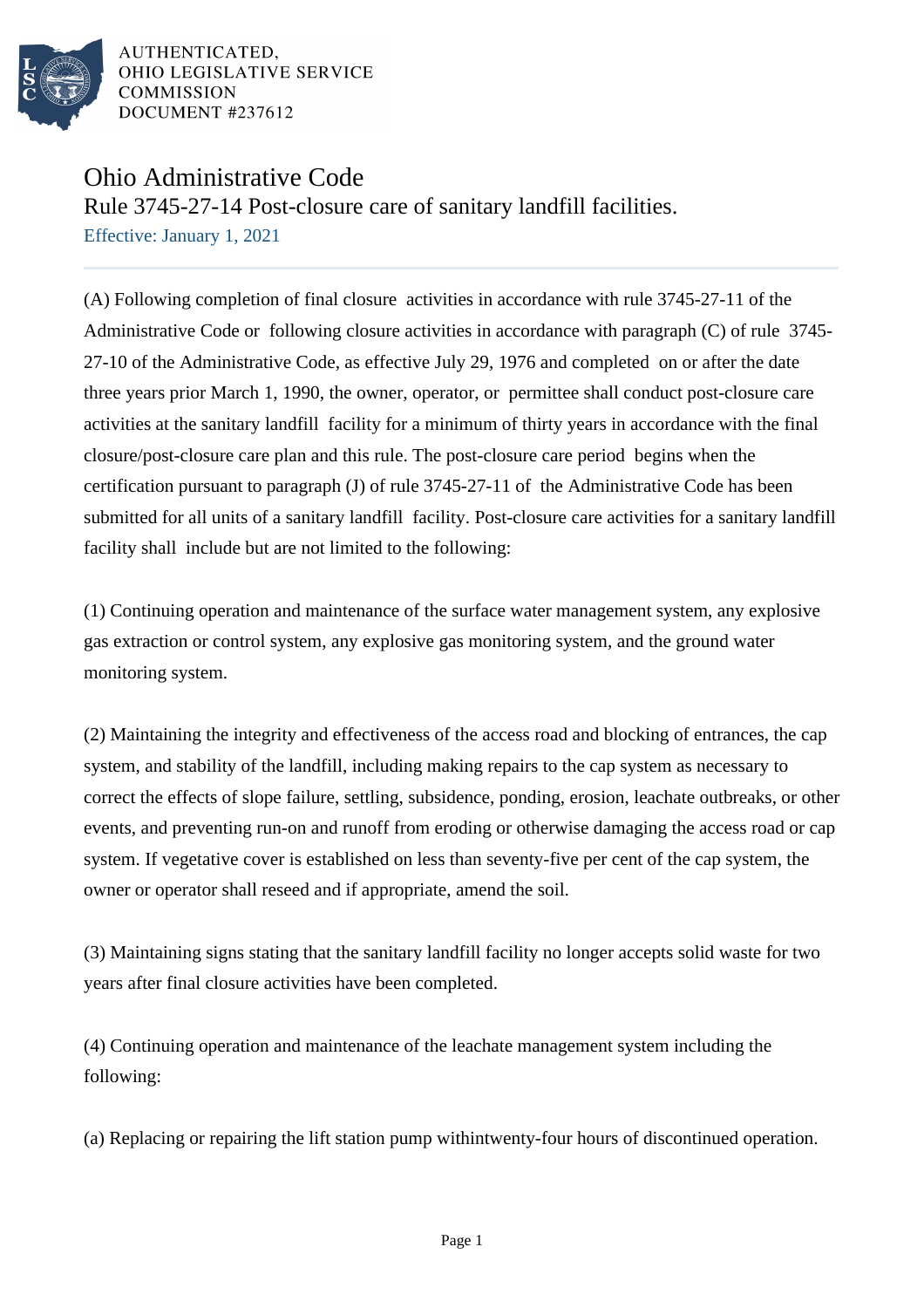

(b) If leachate generation suddenly decreases, visually or physically inspecting the collection pipe network of the leachate management system to ensure that clogging has not occurred.

(c) For a sump serving a leachate collection system across the bottom of the landfill, maintaining leachate no more than one foot above the top elevation of the sump. Leachate may be stored within the limits of waste placement if authorized in writing by the director.

(5) Repairing any leachate outbreaks detected at the sanitary landfill facility through completion of the following:

(a) Containing and properly managing the leachate at the sanitary landfill facility.

(b) If necessary, collecting, treating, and disposing of the leachate including following the contingency plan for leachate storage and disposal prepared pursuant to rule 3745-27-19 of the Administrative Code.

(c) Taking action to minimize, control, or eliminate the conditions that contribute to the production of leachate.

(6) Quarterly inspection of the sanitary landfill facility during each year of the post-closure care period and submittal of a written summary to the appropriate Ohio EPA district office and approved board of health not later than fifteen days after the inspection date detailing the results of the inspection and a schedule of any actions to be taken to maintain compliance with paragraphs  $(A)(1)$ to  $(A)(5)$  of this rule. At a minimum, the quarterly inspection shall assess the condition and operation of the following:

(a) The surface water management system.

- (b) The gas management system.
- (c) The access road and access controls.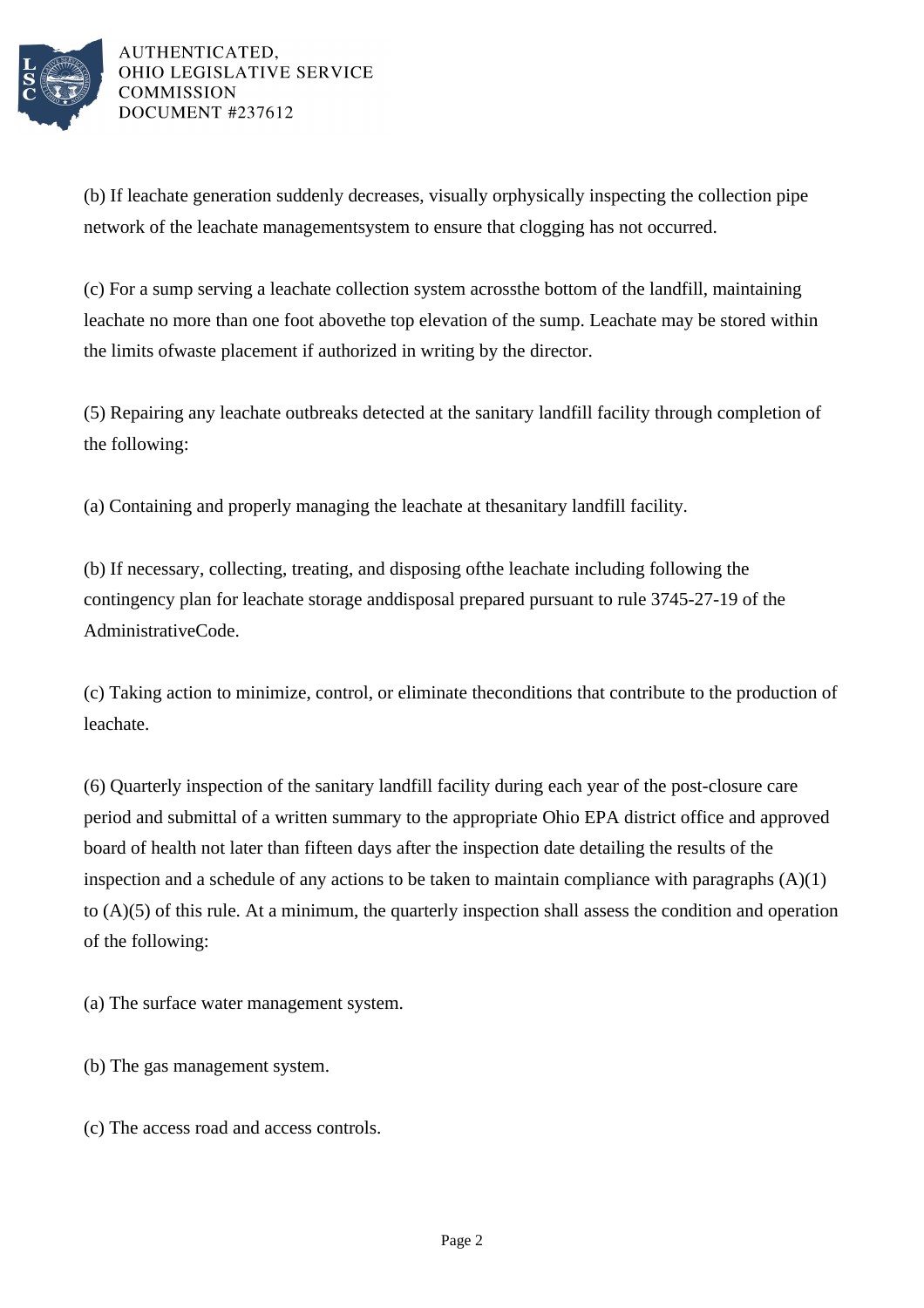

(d) For the initial three years of post-closure care, signage.

(e) The cap system and vegetative cover including any occurrences of settling, subsidence or other effects of slope failure, ponding, erosion, or leachate outbreaks.

(f) The leachate management system including leachate depth in the sump.

(7) Fulfilling the monitoring and reporting requirements in accordance with rule 3745-27-10 of the Administrative Code for ground water, rule 3745-27-12 of the Administrative Code for explosive gas, Chapter 3745-76 of the Administrative Code for landfill emissions, and any monitoring and reporting requirements in accordance with any orders or authorizing documents. The frequency of ground water detection monitoring sampling and analysis may be changed in accordance with paragraph  $(D)(6)$  of rule 3745-27-10 of the Administrative Code.

(8) If a substantial threat of water pollution exists from leachate entering surface waters, monitoring of the surface water as required by the director or health commissioner.

(9) Submitting a report to the appropriate Ohio EPA district office and approved board of health and placing a copy into the operating record not later than the first day of April of each year. At a minimum, the report shall contain the following:

(a) If a leachate collection system exists, a summary of the quantity of leachate collected for treatment and disposal on a monthly basis during the year, the location of leachate treatment or disposal, and copies of all testing results performed for disposal.

(b) If a leachate collection system exists, results of analytical testing of an annual grab sample of leachate for the parameters specified in appendix I to rule  $3745-27-10$  of the Administrative Code. The grab sample shall be obtained from the leachate management system.

(c) A summary of the conditions and operation of the leachate management system, ground water monitoring system, explosive gas monitoring system, and any other monitoring and control system installed at the sanitary landfill facility.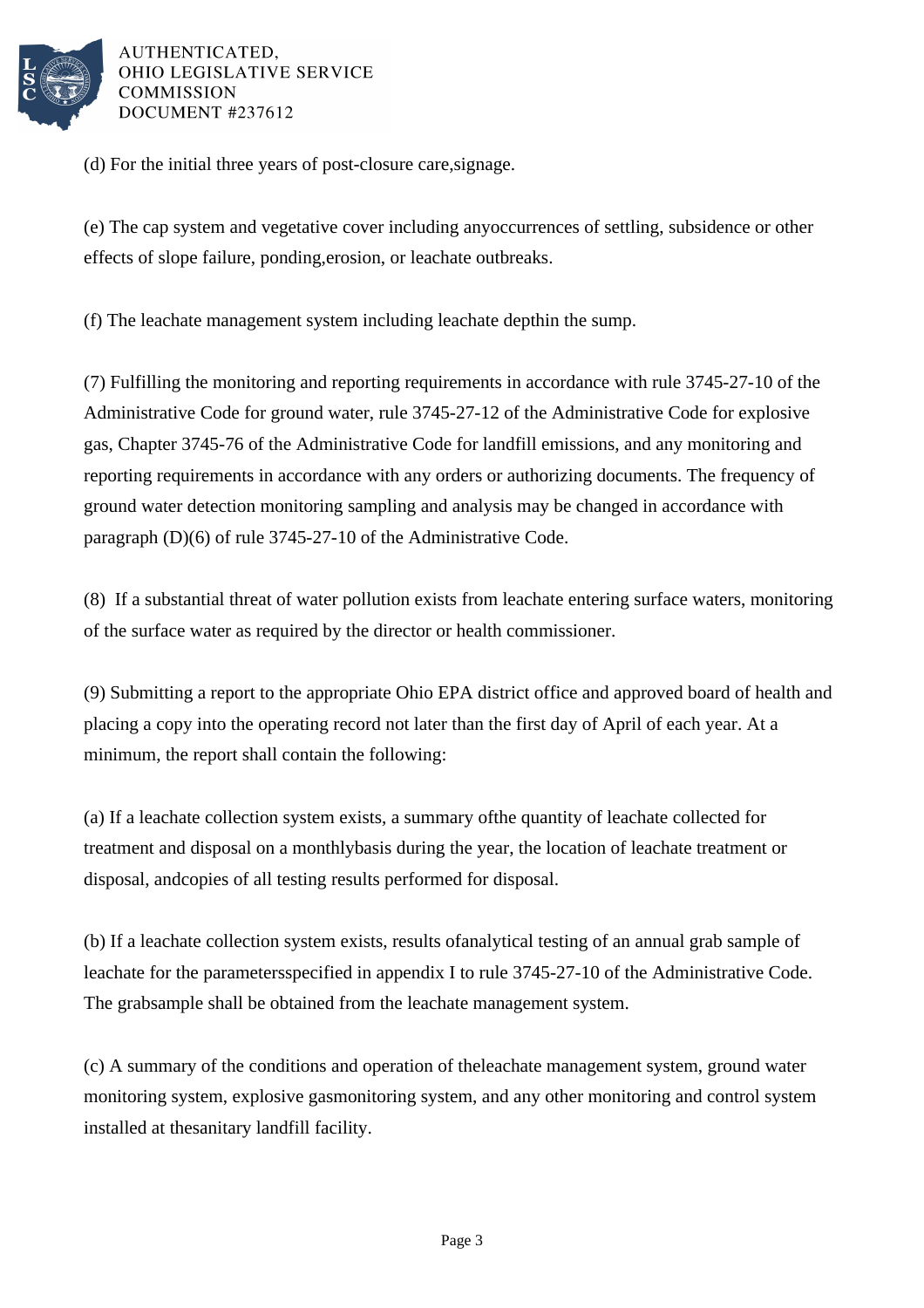

(d) The most recent updated post-closure care cost estimate adjusted for inflation and for any change in the post-closure cost estimate pursuant to rule 3745-27-16 of the Administrative Code.

(e) The occurrence of any of the following:

(i) Construction of occupied structures within one thousand feet of the limits of waste placement.

(ii) Installation of water wells within one thousand feet of the limits of waste placement.

(iii) Surface mining within three hundred feet of the limits of waste placement.

(f) A statement that, to the best of the knowledge of the owner, operator, or permittee, the information contained in the annual report is true and accurate.

(10) Maintaining records and reports generated by paragraphs  $(A)(6)$ ,  $(A)(7)$ , and  $(A)(9)$  of this rule that shall be kept for the duration of the post-closure care period at a location where the records and reports are available for inspection by Ohio EPA, or the approved board of health or their authorized representative, during normal working hours. If the owner or operator has established an operating record, the records and reports shall be kept in the operating record in accordance with rule 3745-27-09 of the Administrative Code.

(B) Upon completion of the post-closure care period, the owner, operator, or permittee shall submit to the director written certification that the sanitary landfill facility has completed post-closure care activities in accordance with this rule and the final closure/post-closure plan. The certification shall be accompanied by documentation that demonstrates the post-closure care activities have been completed and be signed and sealed by a professional engineer registered in Ohio. The documentation shall include the following:

(1) A summary of changes to leachate quality and quantity.

(2) Rate of leachate generation and quantity of leachate in the sanitary landfill facility, with an explanation of how these figures were derived.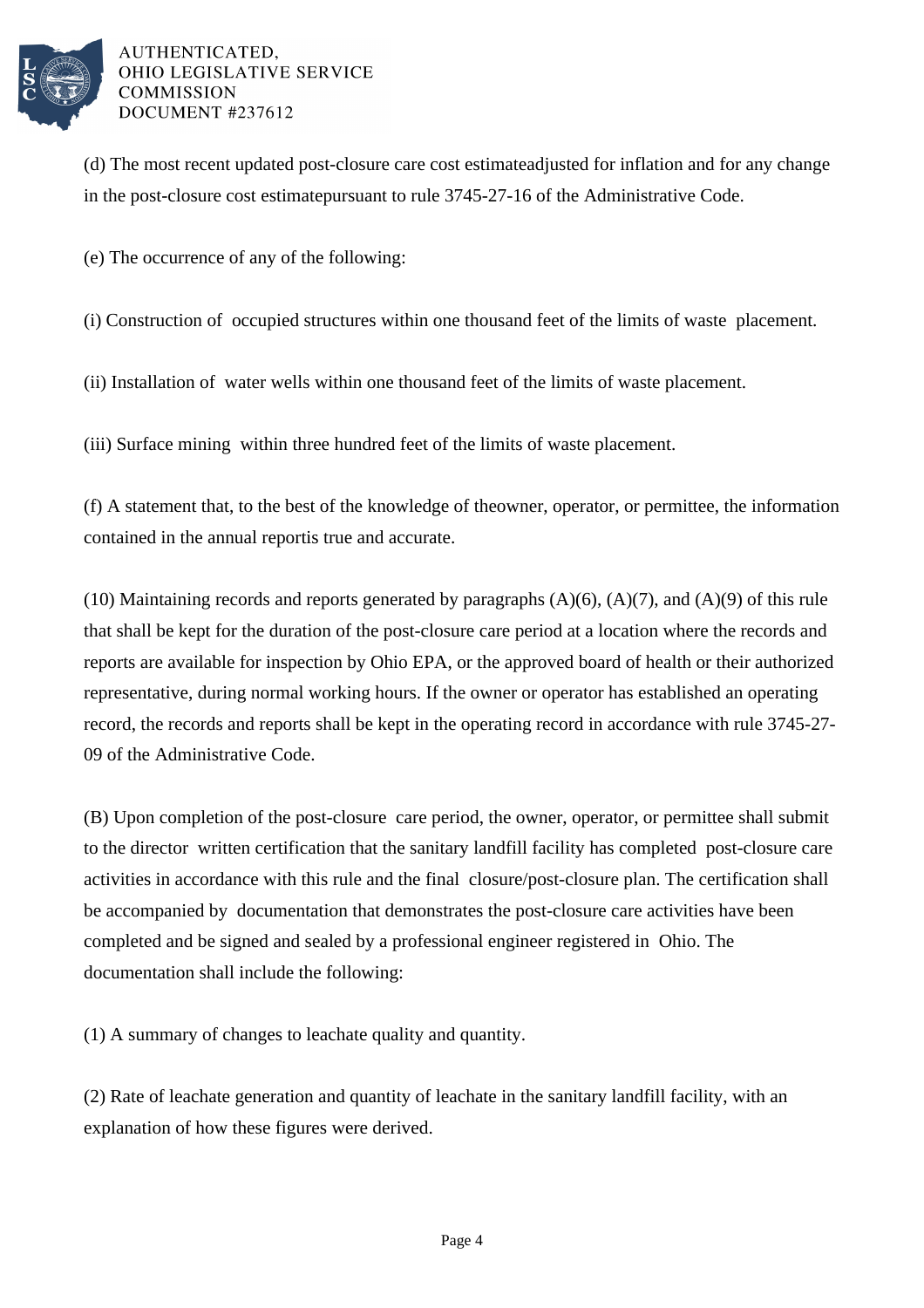

(3) A summary of any on-going ground water assessment or corrective measures.

(4) A summary of explosive gas migration and generation by the sanitary landfill facility.

(5) An assessment of the integrity and stability of the cap system if post-closure care activities cease.

(C) The owner or operator may request to discontinue or revise any of the activities contained in paragraph (A) of this rule at any time during the post-closure care period by submitting a performance-based and risk-based demonstration that is based on such factors as the inspection or monitoring results or reports pursuant to this rule and whether human health or safety of the environment is or will be protected. If the director determines that discontinuance or revision of the post-closure care requirements is unlikely to adversely impact human health, safety, and the environment, the director may grant the request.

[Comment: A release by the director from any post-closure care obligations in accordance with this rule does not relieve the owner or operator from any applicable obligations under Chapter 3704., 3734., or 6111. of the Revised Code or any other state or federal rules and laws.]

(D) The post-closure care period may be extended by order of the director or a court of competent jurisdiction if conditions at a sanitary landfill facility are impacting human health, safety, or the environment or if ground water assessment or ground water corrective measures are required to be conducted at the sanitary landfill facility in accordance with rules adopted under Chapter 3734. of the Revised Code.

(E) Upon written request by the owner or operator of a noncontiguous unit of a sanitary landfill facility, the director may authorize discontinuance of the ground water detection monitoring requirements of paragraph (A)(6) of this rule at the noncontiguous unit prior to the end of the postclosure care period for the sanitary landfill facility, provided the owner or operator meets the following:

(1) Has completed a minimum of thirty years of ground water detection monitoring in accordance with rule 3745-27-10 of the Administrative Code from the date the owner or operator submitted the written certification report pursuant to paragraph (J) of rule 3745-27-11 of the Administrative Code.